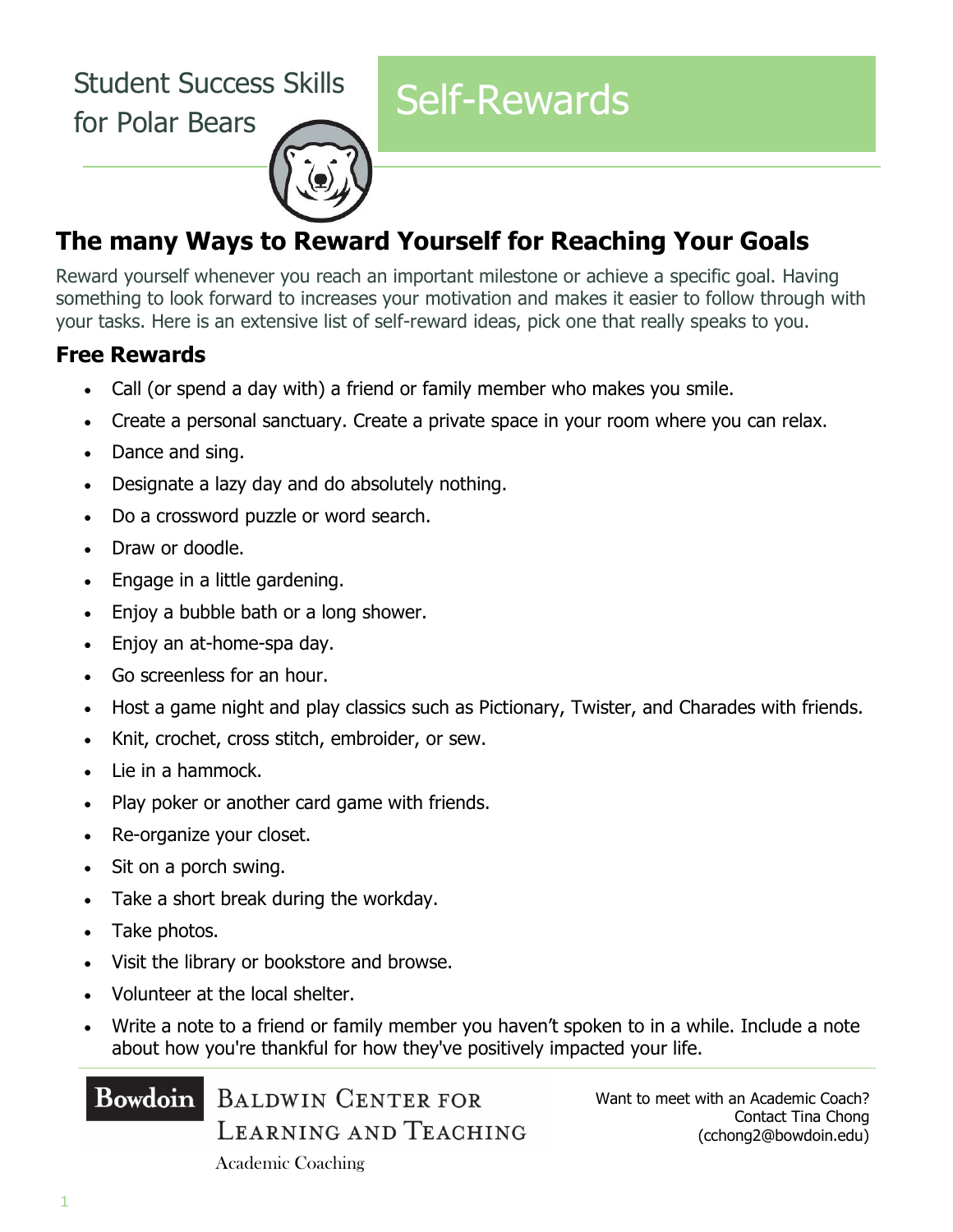#### **Entertainment Rewards**

- Enjoy a laugh at a local comedy club.
- Go to a carnival, festival, or arts and crafts show.
- Go to a concert.
- Go to an art gallery.
- Listen to an awesome podcast.
- [Listen to music that motivates,](https://www.developgoodhabits.com/motivational-songs/) energizes, or relaxes you.
- Marathon your favorite show on Netflix.
- Plan a night out with your friends.
- Play a Wii game.
- Play pool.
- Play your favorite online game.
- Attend a sporting event.
- See a movie in the middle of the day when the theater's not full.
- Sing karaoke.
- Throw a party.
- Visit the museum.
- Watch (or re-watch) a movie at home.
- Watch all the cute animal videos on YouTube you want.
- Watch bloopers and funny videos on You Tube.



Academic Coaching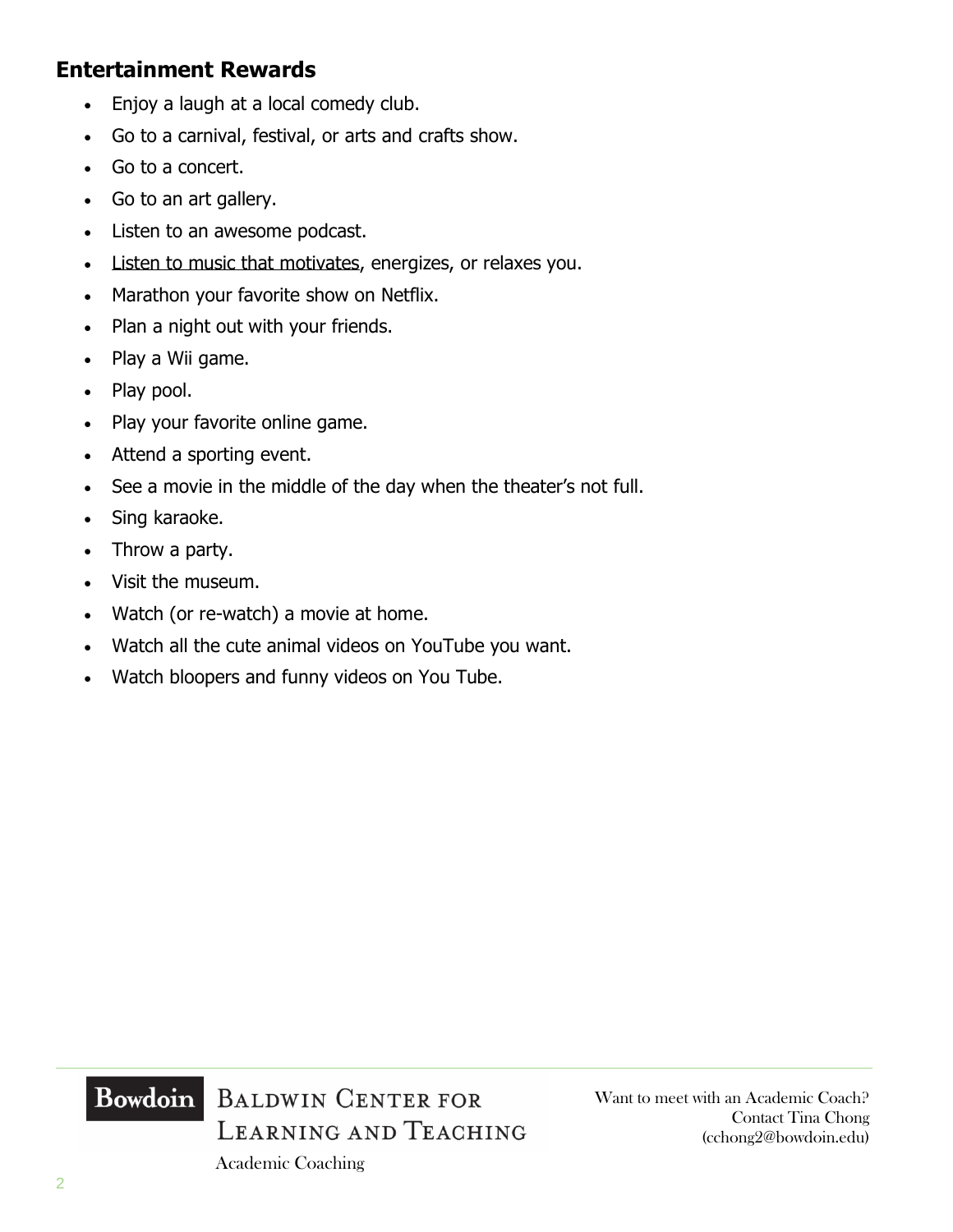## **Travel and Outdoor Rewards**

- Build a fire and enjoy its comforting warmth.
- Discover a local hot spot or tourist site you've never taken the time to visit.
- Enjoy a leisurely morning walk at the park.
- Take a nice hike by yourself or with friends.
- Find a peaceful place to sit and do nothing for a while, soaking up the sun or feeling the gentle breeze.
- Fly a kite.
- Go camping and enjoy some fresh air.
- Go canoeing, paddle boarding, kayaking, or surfing.
- Go for a nice bike ride.
- Go for a swim.
- Go geocaching.
- Go horseback riding.
- Go star gazing.
- Play Frisbee.
- Sit at the beach when it's empty because everyone else is at work.
- Take a joyride with friends or family.
- Visit a pick-your-own farm or orchard and harvest sunflowers, strawberries, apples, and other homegrown treats.
- Watch the sunrise or sunset.

#### **Food Rewards**

- Eat your favorite pastry or cake.
- Cook your favorite dish.
- Eat at your favorite restaurant.
- Give in to your sweet tooth and eat your favorite candy.
- Enjoy your lunch outdoors.
- Make a gourmet dessert.
- Take a break from work and buy your favorite ice cream or frozen yogurt.
- Treat yourself to a smoothie or milkshake.
- Buy some fancy cheese and crackers.

#### **Bowdoin**

BALDWIN CENTER FOR LEARNING AND TEACHING Want to meet with an Academic Coach? Contact Tina Chong (cchong2@bowdoin.edu)